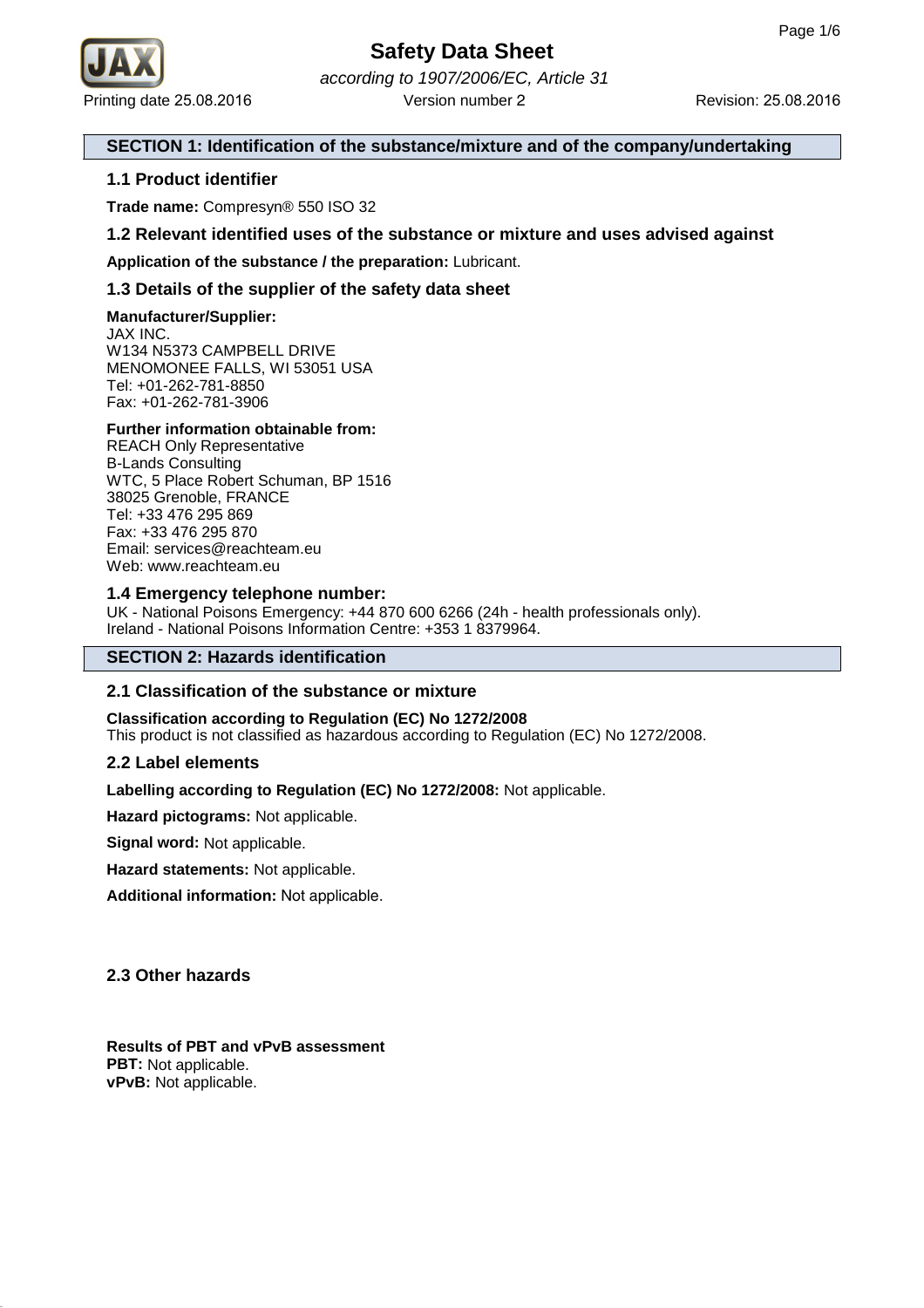# **Safety Data Sheet**

according to 1907/2006/EC, Article 31 Printing date 25.08.2016 Version number 2

**Trade name:** Compresyn® 550 ISO 32

# **SECTION 3: Composition/information on ingredients**

# **3.2 Mixtures**

| Hazardous components: |                                                                  |      |  |
|-----------------------|------------------------------------------------------------------|------|--|
| CAS: 80939-62-4       | Amines, C11-14-branched alkyl, monohexyl and dihexyl phosphates  | 2.5% |  |
| EINECS: 279-632-6     |                                                                  |      |  |
|                       | Eye Irrit. 2, H319; Aquatic Chronic 2, H411; Skin Irrit. 2, H315 |      |  |
| --                    | --                                                               |      |  |
|                       |                                                                  |      |  |
|                       | --                                                               |      |  |
| --                    | --                                                               |      |  |
|                       |                                                                  |      |  |
|                       | --                                                               |      |  |

**Additional information:** For the wording of the listed risk phrases refer to section 16.

# **SECTION 4: First aid measures**

# **4.1 Description of first aid measures**

**General information:** No special measures required.

**After inhalation:** Move patient to fresh air, if symptoms persist consult a doctor.

**After skin contact:** Immediately wash with water and soap and rinse thoroughly.

#### **After eye contact:**

Remove contact lenses, if worn.

Rinse opened eye for several minutes under running water. If symptoms persist, consult a doctor.

**After swallowing:** Do not induce vomiting; call for medical help immediately.

### **4.2 Most important symptoms and effects, both acute and delayed** No further relevant information available.

# **4.3 Indication of any immediate medical attention and special treatment needed** No further relevant information available.

# **SECTION 5: Firefighting measures**

## **5.1 Extinguishing media**

## **Suitable extinguishing agents:**

CO2, powder or water spray. Fight larger fires with water spray or alcohol resistant foam.

**For safety reasons unsuitable extinguishing agents:** Water with full jet.

## **5.2 Special hazards arising from the substance or mixture**

No further relevant information available.

# **5.3 Advice for firefighters**

**Protective equipment:** No special measures required.

# **SECTION 6: Accidental release measures**

# **6.1 Personal precautions, protective equipment and emergency procedures**

Keep away from ignition sources.

Wear protective equipment. Keep unprotected persons away.

## **6.2 Environmental precautions**

Do not allow product to reach sewage system or any water course. Do not allow to enter sewers/ surface or ground water.

## **6.3 Methods and material for containment and cleaning up**

Absorb with liquid-binding material (sand, diatomite, acid binders, universal binders, sawdust).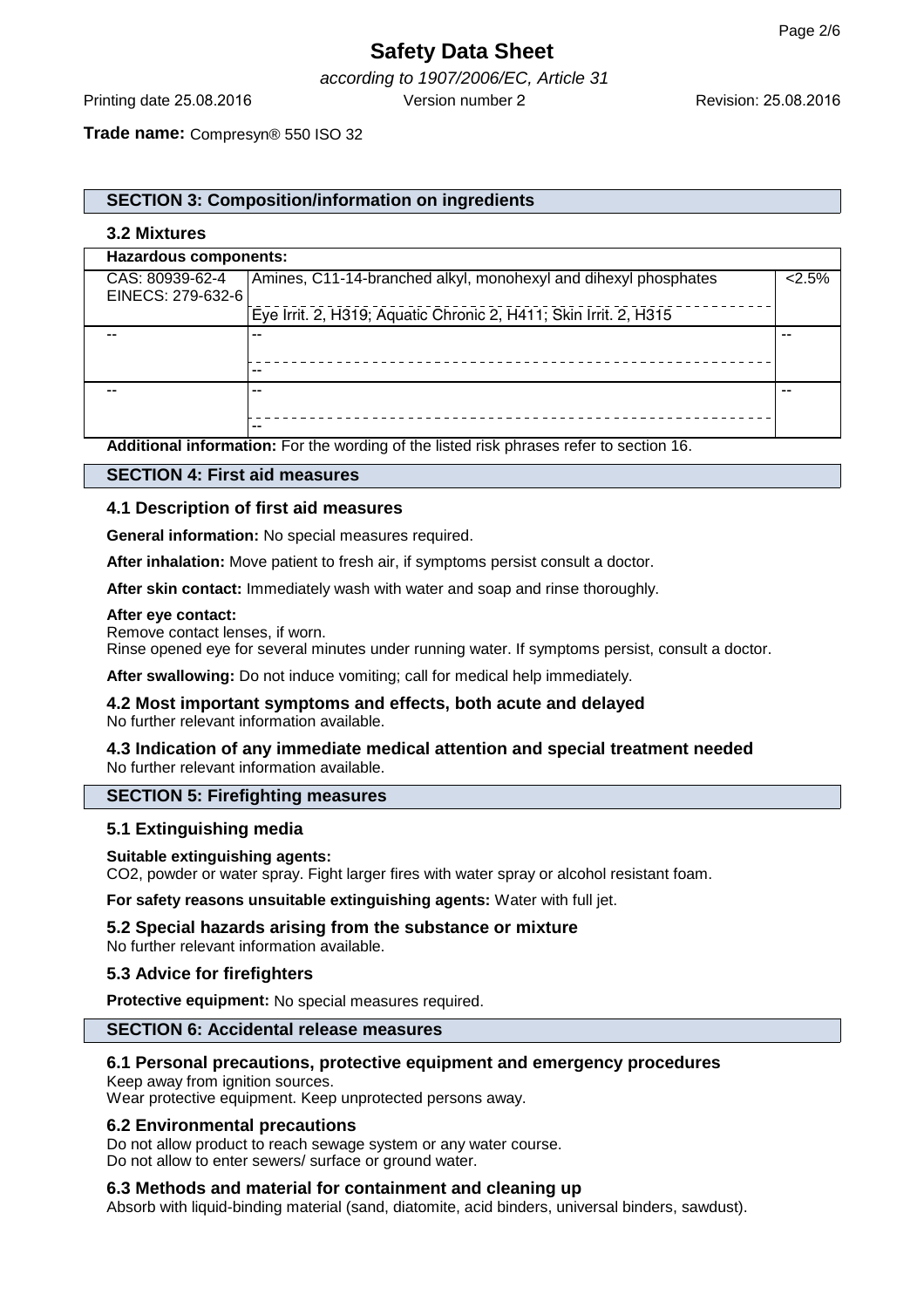Revision: 25.08.2016

# **Safety Data Sheet**

according to 1907/2006/EC, Article 31 Printing date 25.08.2016 Version number 2

# **Trade name:** Compresyn® 550 ISO 32

# **6.4 Reference to other sections**

See Section 7 for information on safe handling. See Section 8 for information on personal protection equipment. See Section 13 for disposal information.

# **SECTION 7: Handling and storage**

# **7.1 Precautions for safe handling**

Keep away from heat and direct sunlight. Ensure good ventilation/exhaustion at the workplace.

**Information about fire - and explosion protection:** No special measures required.

## **7.2 Conditions for safe storage, including any incompatibilities**

**Requirements to be met by storerooms and receptacles:**

Store in a cool, dry place in tightly closed receptacles.

**Information about storage in one common storage facility:** Store away from oxidizing agents.

**Further information about storage conditions:** None.

**7.3 Specific end use(s):** No further relevant information available.

# **SECTION 8: Exposure controls/personal protection**

# **8.1 Control parameters**

#### **Ingredients with limit values that require monitoring at the workplace:**

The product does not contain any relevant quantities of materials with critical values that have to be monitored at the workplace.

**Additional information:** The lists valid during the making were used as basis.

## **8.2 Exposure controls**

**Personal protective equipment**

## **General protective and hygienic measures:**

The usual precautionary measures are to be adhered to when handling chemicals.

**Respiratory protection:** Not required.

# **Protection of hands:**



Protective gloves.

The selected protective gloves have to satisfy the specifications of EU Directive 89/686/EEC and the standard EN 374 derived from it.

## **Eye protection:**



Safety glasses with side-shields (EN 166).

**Body protection:** Protective work clothing.

# **SECTION 9: Physical and chemical properties**

# **9.1 Information on basic physical and chemical properties**

**General Information**

**Appearance: Form:** Liquid.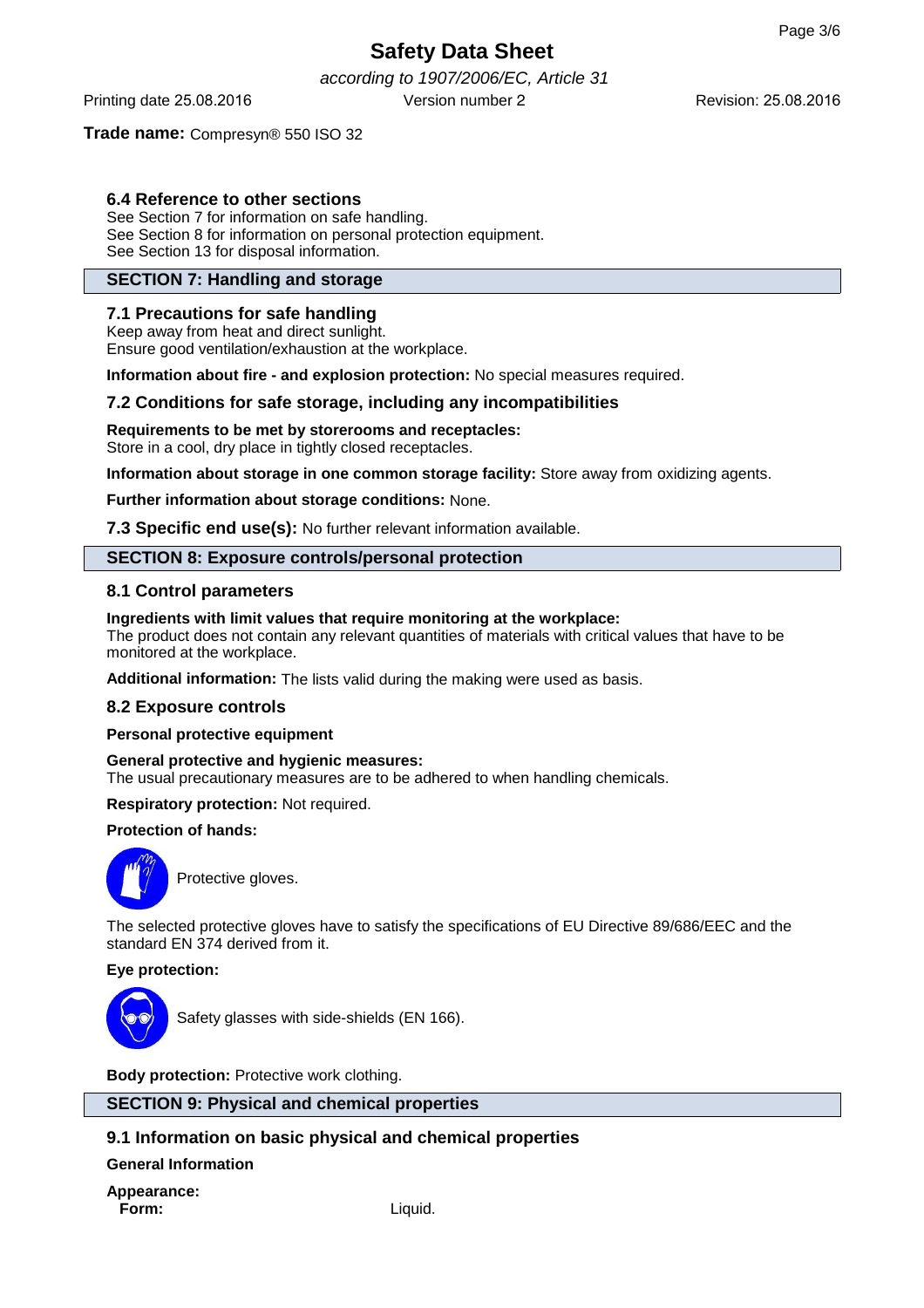# **Safety Data Sheet**

according to 1907/2006/EC, Article 31 Printing date 25.08.2016 Version number 2

Revision: 25.08.2016

# **Trade name:** Compresyn® 550 ISO 32

| Colour:                                                  | Amber coloured.                               |  |  |
|----------------------------------------------------------|-----------------------------------------------|--|--|
| Odour:<br><b>Odour threshold:</b>                        | Nearly odourless.<br>Not determined.          |  |  |
| pH-value:                                                | Not determined.                               |  |  |
| <b>Melting point/Melting range:</b>                      | Not determined.                               |  |  |
| <b>Boiling point/Boiling range:</b>                      | Not determined.                               |  |  |
| Flash point:                                             | 230 ℃ (ASTM D 92)                             |  |  |
| Flammability (solid, gaseous):                           | Not applicable.                               |  |  |
| Ignition temperature:                                    | Not determined.                               |  |  |
| <b>Decomposition temperature:</b>                        | Not determined.                               |  |  |
| Danger of explosion:                                     | Product does not present an explosion hazard. |  |  |
| <b>Explosion limits:</b><br>Lower:<br>Upper:             | Not determined.<br>Not determined.            |  |  |
| <b>Oxidizing properties</b>                              | Not determined.                               |  |  |
| Vapour pressure:                                         | Not determined.                               |  |  |
| Density:                                                 | Not determined.                               |  |  |
| Relative density at 20 °C                                | $0.99$ g/cm <sup>3</sup>                      |  |  |
| <b>Vapour density</b>                                    | Not determined.                               |  |  |
| <b>Evaporation rate</b>                                  | Not determined.                               |  |  |
| Solubility in / Miscibility with<br>water:               | Not determined.                               |  |  |
| Partition coefficient (n-octanol/water): Not determined. |                                               |  |  |
| <b>Viscosity:</b><br>Dynamic:<br>Kinematic:              | Not determined.<br>Not determined.            |  |  |
| 9.2 Other information                                    | No further relevant information available.    |  |  |
| <b>SECTION 10: Stability and reactivity</b>              |                                               |  |  |

**10.1 Reactivity** No data available.

## **10.2 Chemical stability**

**Thermal decomposition / conditions to be avoided:** No decomposition if used and stored according to specifications.

**10.3 Possibility of hazardous reactions** No dangerous reactions known.

**10.4 Conditions to avoid** Keep away from heat and direct sunlight.

**10.5 Incompatible materials** Avoid strong oxidants, strong alkalis and strong acids.

**10.6 Hazardous decomposition products** Carbon monoxide and carbon dioxide.

## **SECTION 11: Toxicological information**

# **11.1 Information on toxicological effects**

**Acute toxicity**

**Primary irritant effect: on the skin:** No irritant effect known.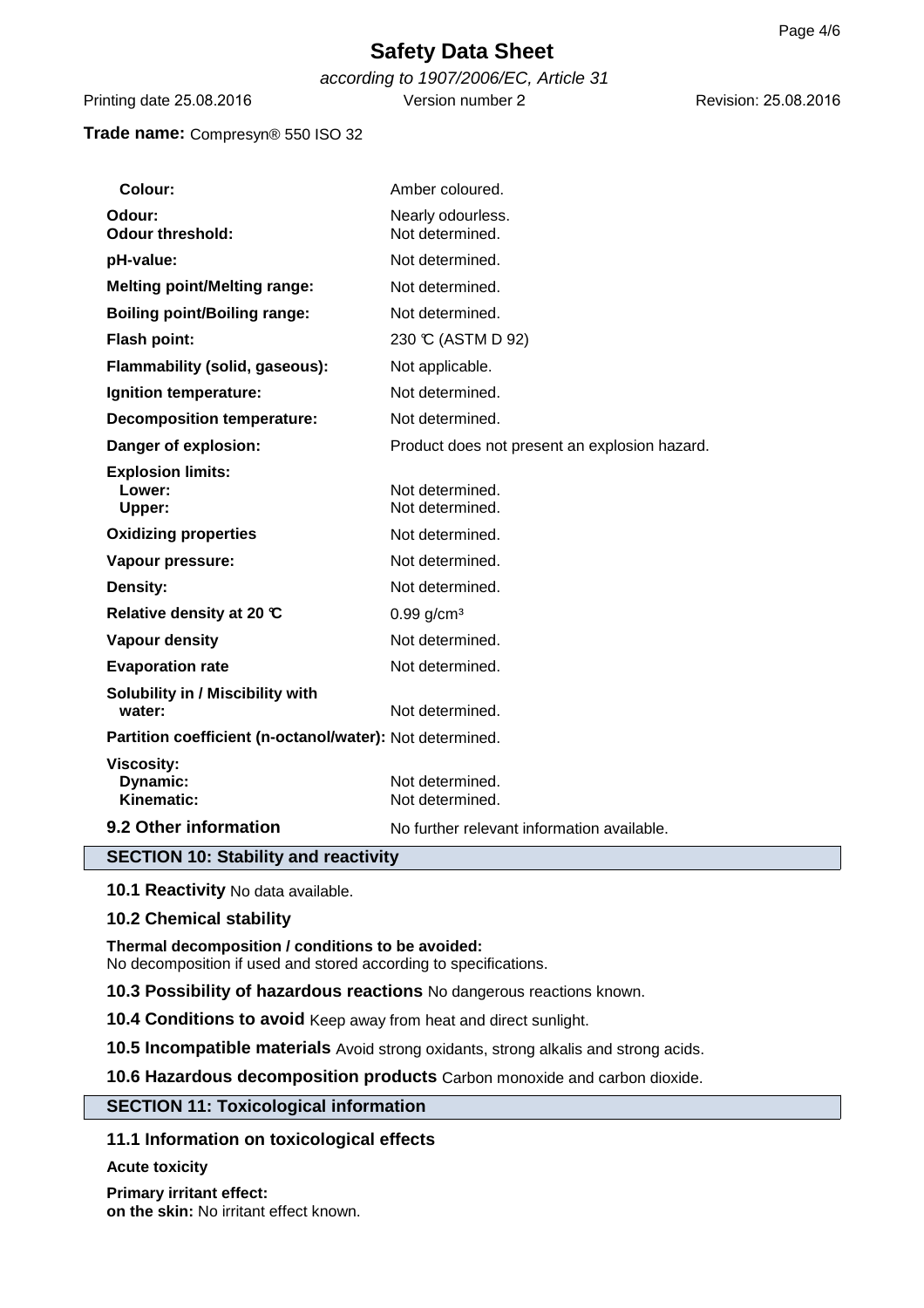Revision: 25.08.2016

# **Safety Data Sheet**

according to 1907/2006/EC, Article 31 Printing date 25.08.2016 Version number 2

# **Trade name:** Compresyn® 550 ISO 32

**on the eye:** No irritating effect known.

**Sensitization:** No sensitizing effects known.

### **Additional toxicological information:**

The product is not subject to classification according to the calculation method of the General EU Classification Guidelines for Preparations as issued in the latest version. When used and handled according to specifications, the product does not have any harmful effects to our experience and the information provided to us.

# **SECTION 12: Ecological information**

# **12.1 Toxicity**

**Aquatic toxicity:** No further relevant information available.

**12.2 Persistence and degradability** No further relevant information available.

**12.3 Bioaccumulative potential** No further relevant information available.

**12.4 Mobility in soil** No further relevant information available.

## **General notes:**

Water hazard class 1 (German Regulation) (Self-assessment): slightly hazardous for water Do not allow undiluted product or large quantities of it to reach ground water, water course or sewage system.

# **12.5 Results of PBT and vPvB assessment**

**PBT:** Not applicable. **vPvB:** Not applicable.

**12.6 Other adverse effects** No further relevant information available.

# **SECTION 13: Disposal considerations**

## **13.1 Waste treatment methods**

**Recommendation:** Do not allow product to reach sewage system.

## **Uncleaned packaging**

**Recommendation:** Disposal must be made according to official regulations.

# **SECTION 14: Transport information**

| 14.1 UN Number<br>ADR, ADN, IMDG, IATA                                           | Not applicable. |
|----------------------------------------------------------------------------------|-----------------|
| 14.2 UN proper shipping name<br>ADR, ADN, IMDG, IATA                             | Not applicable. |
| 14.3 Transport hazard class(es)                                                  |                 |
| ADR, ADN, IMDG, IATA<br>Class                                                    | Not applicable. |
| 14.4 Packing group<br>ADR, IMDG, IATA                                            | Not applicable. |
| <b>14.5 Environmental hazards</b><br>Marine pollutant:                           | No              |
| 14.6 Special precautions for user                                                | Not applicable. |
| 14.7 Transport in bulk according to Annex II<br>of MARPOL 73/78 and the IBC Code | Not applicable. |